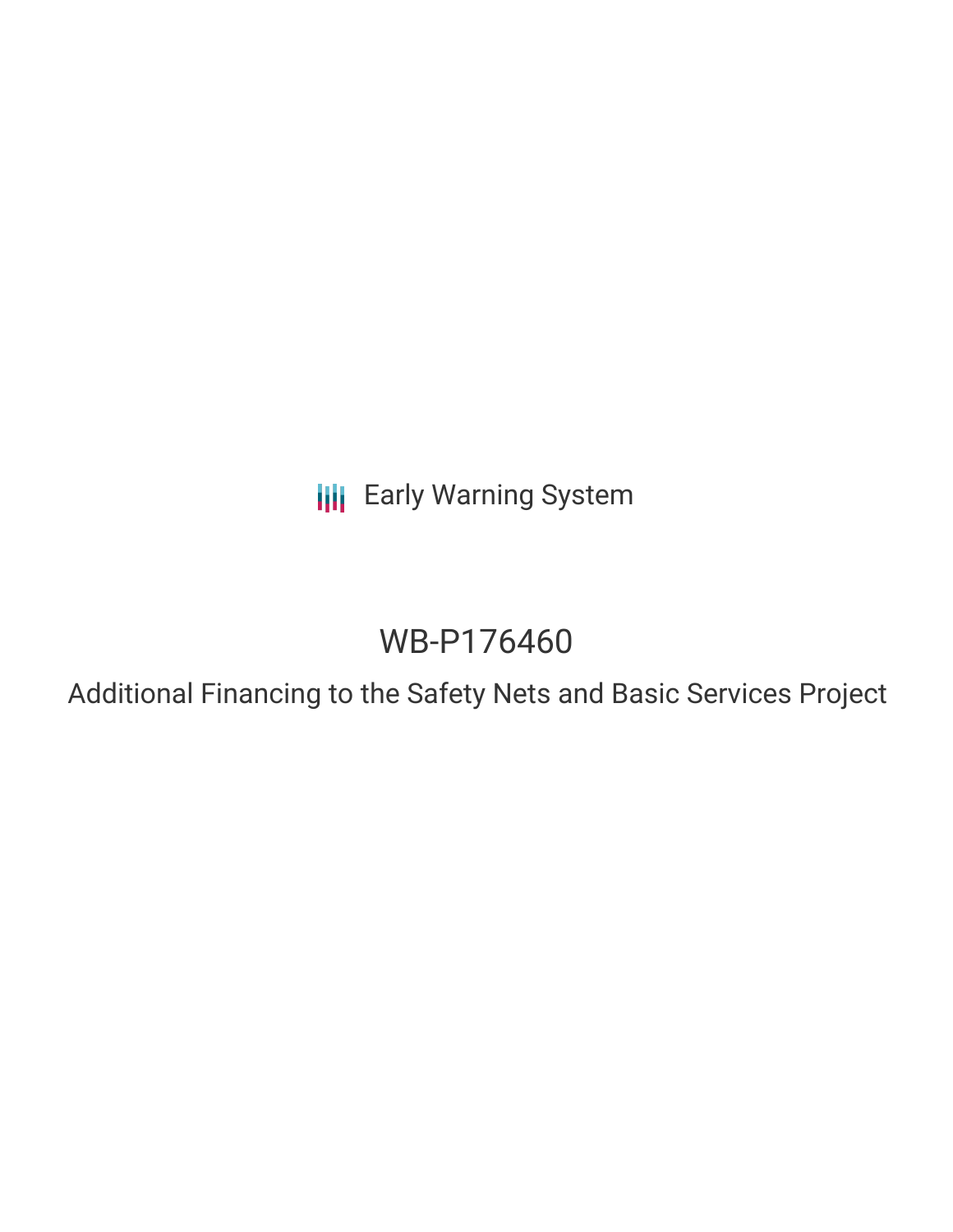

# Early Warning System Additional Financing to the Safety Nets and Basic Services Project

#### **Quick Facts**

| <b>Countries</b>               | Togo               |
|--------------------------------|--------------------|
| <b>Financial Institutions</b>  | World Bank (WB)    |
| <b>Status</b>                  | Active             |
| <b>Bank Risk Rating</b>        | U                  |
| <b>Voting Date</b>             | 2021-06-24         |
| <b>Borrower</b>                | Republic of Togo   |
| <b>Sectors</b>                 | Law and Government |
| <b>Investment Amount (USD)</b> | \$20.00 million    |
| <b>Project Cost (USD)</b>      | \$20.00 million    |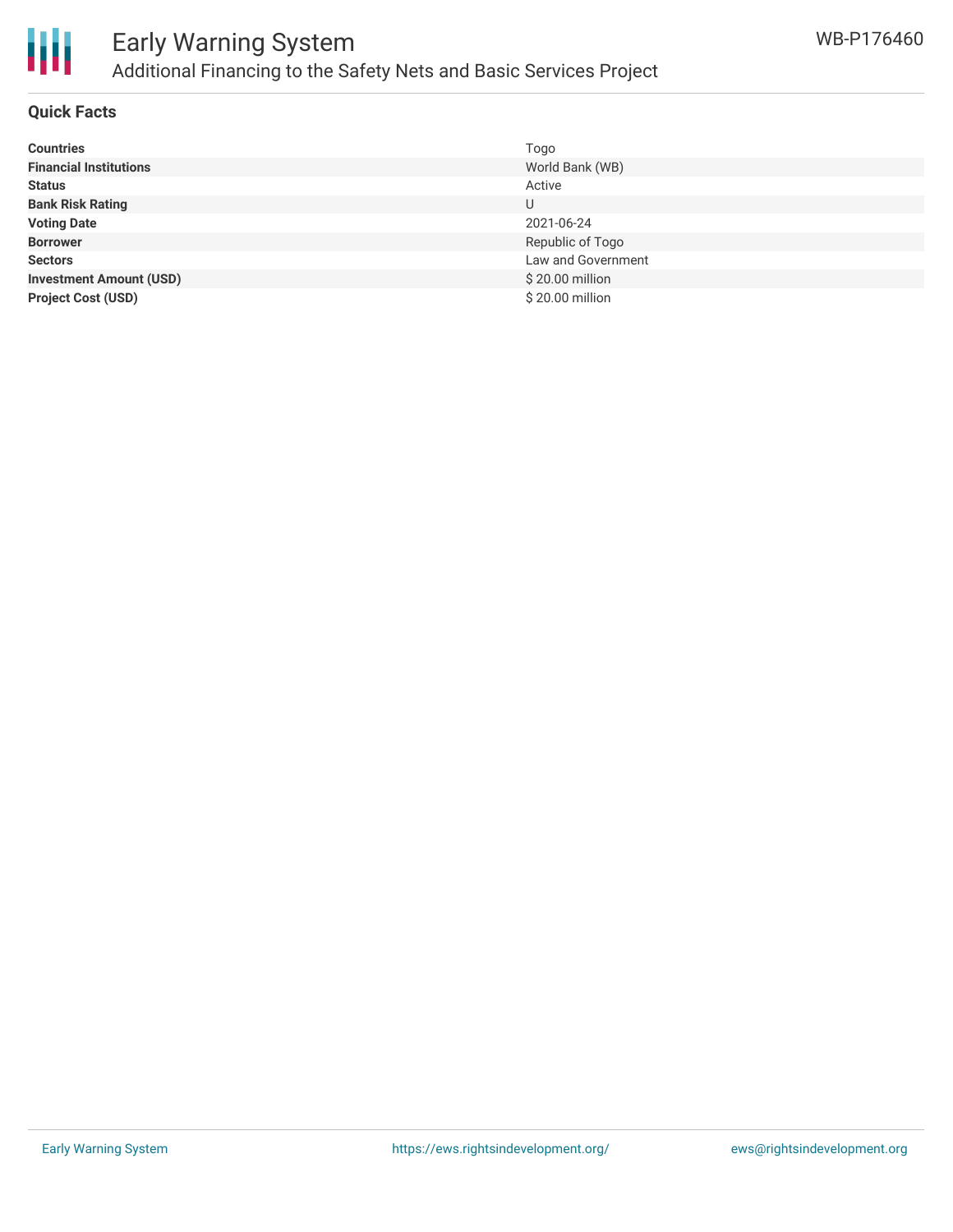

## **Project Description**

The objective of the project is to provide poor communities and households with greater access to basic socioeconomic infrastructure, social safety nets and economic inclusion opportunities. The Project Components include;

- 1: Infrastructure Sub-projects
- 2: Social safety nets
- 3:Capacity building and project management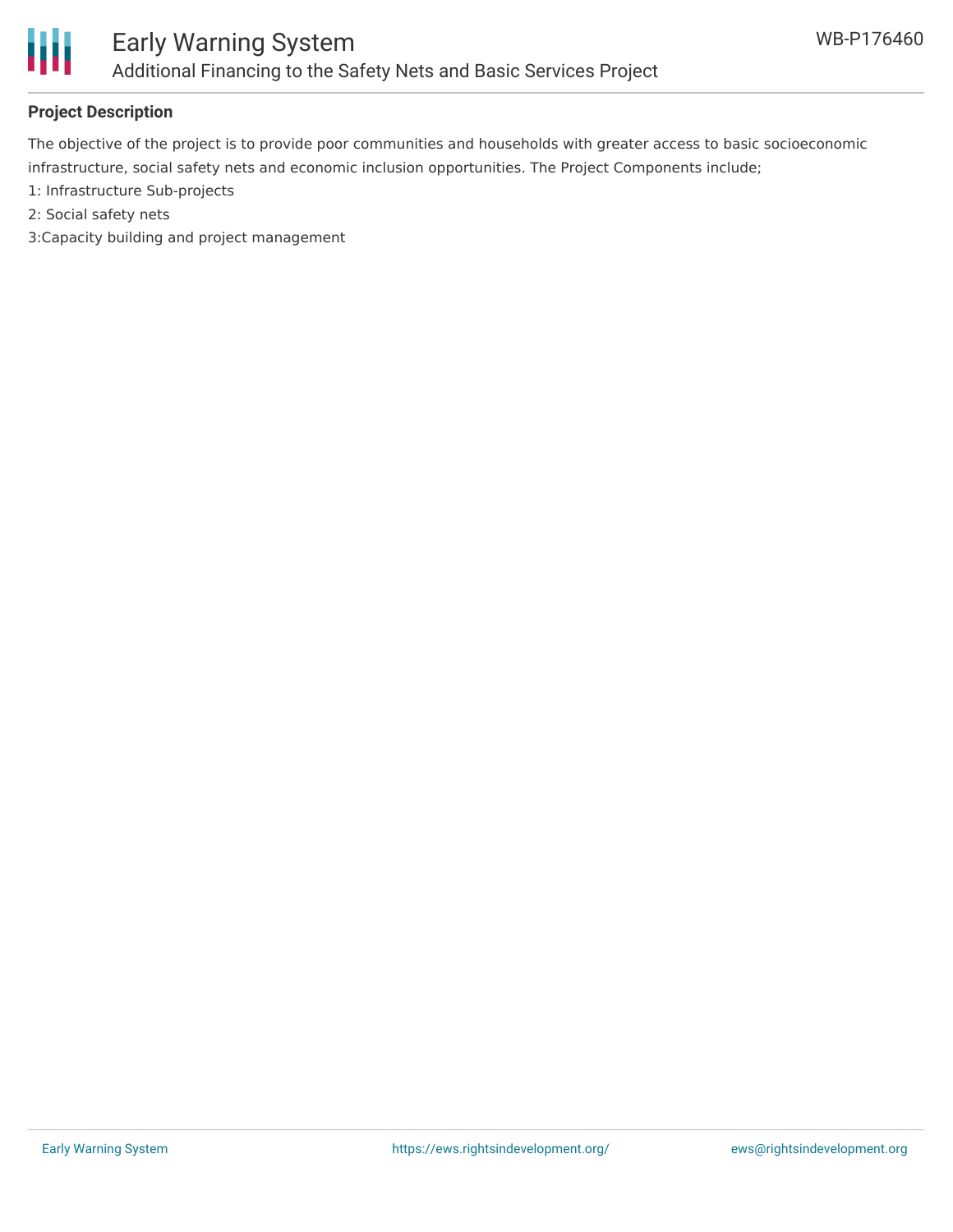

## **Investment Description**

World Bank (WB)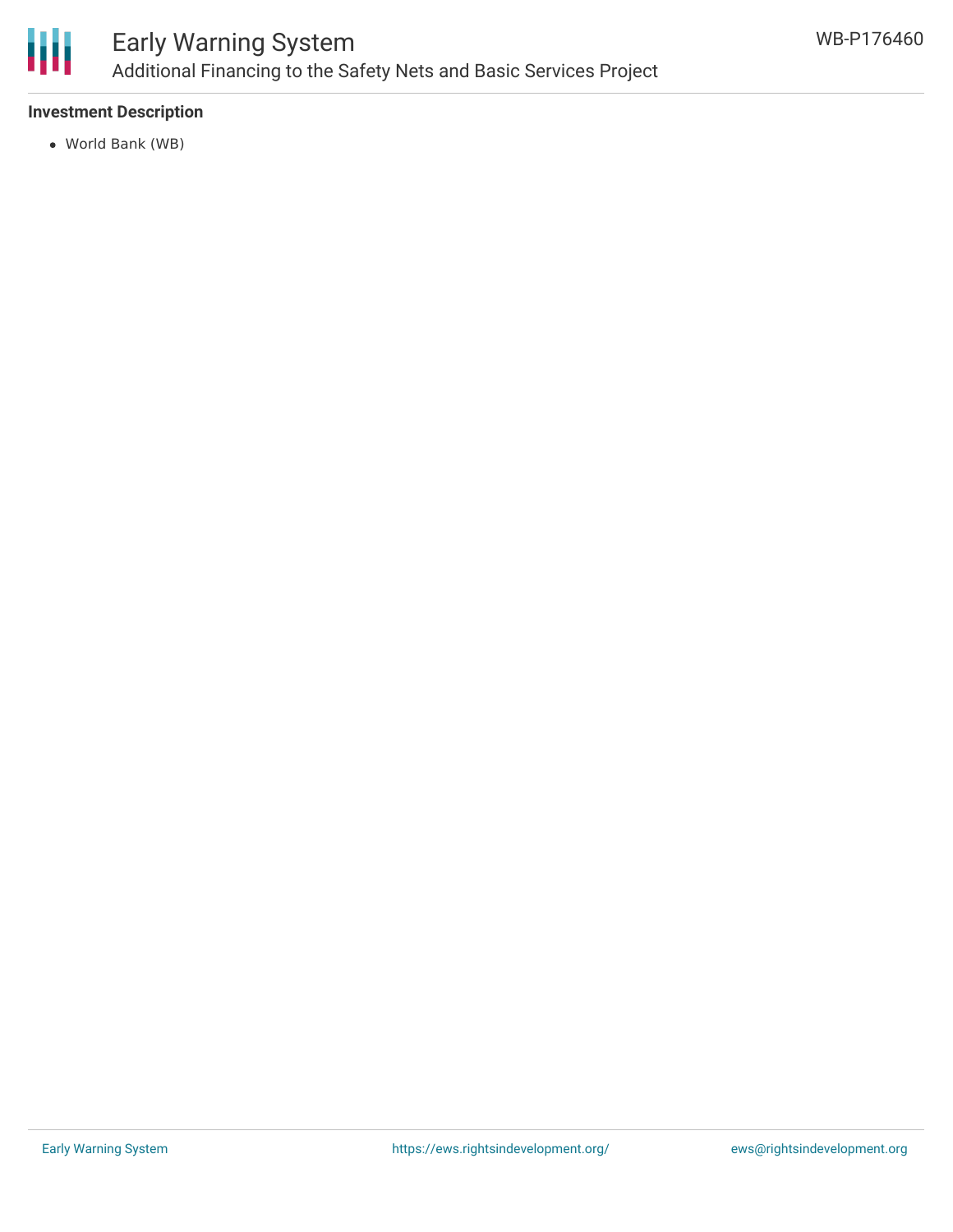

## **Contact Information**

Republic of Togo M. Sani Yaya Ministre de l'Economie et des Finances sani.yaya@gouv.tg

#### ACCESS TO INFORMATION

To submit an information request for project information, you will have to create an account to access the Access to Information request form. You can learn more about this process at: https://www.worldbank.org/en/access-toinformation/request-submission

#### ACCOUNTABILITY MECHANISM OF THE WORLD BANK

The World Bank Inspection Panel is the independent complaint mechanism and fact-finding body for people who believe they are likely to be, or have been, adversely affected by a World Bank-financed project. If you submit a complaint to the Inspection Panel, they may investigate to assess whether the World Bank is following its own policies and procedures for preventing harm to people or the environment. You can contact the Inspection Panel or submit a complaint by emailing ipanel@worldbank.org. Information on how to file a complaint and a complaint request form are available at: https://www.inspectionpanel.org/how-tofile-complaint